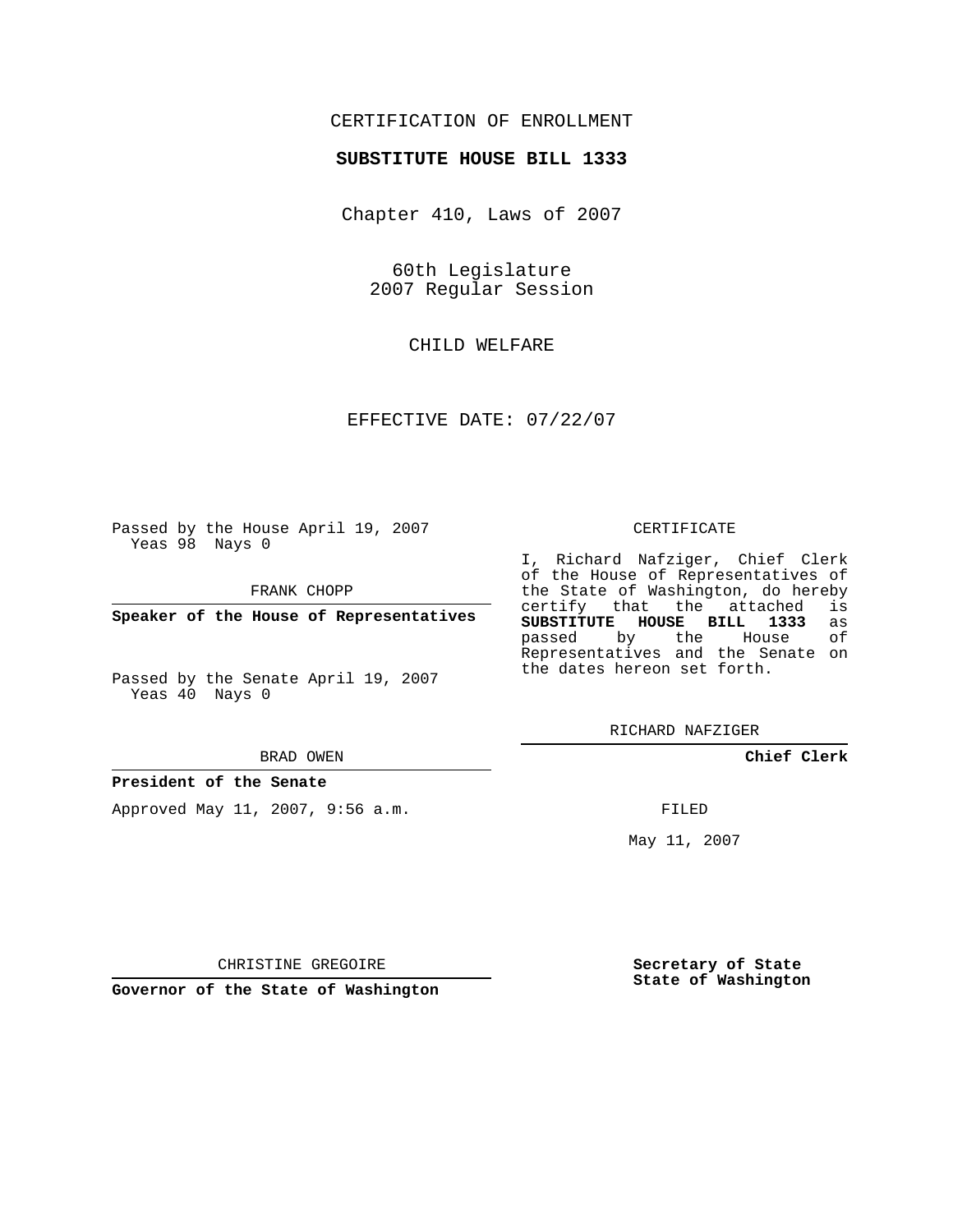# **SUBSTITUTE HOUSE BILL 1333** \_\_\_\_\_\_\_\_\_\_\_\_\_\_\_\_\_\_\_\_\_\_\_\_\_\_\_\_\_\_\_\_\_\_\_\_\_\_\_\_\_\_\_\_\_

\_\_\_\_\_\_\_\_\_\_\_\_\_\_\_\_\_\_\_\_\_\_\_\_\_\_\_\_\_\_\_\_\_\_\_\_\_\_\_\_\_\_\_\_\_

## AS AMENDED BY THE SENATE

Passed Legislature - 2007 Regular Session

# **State of Washington 60th Legislature 2007 Regular Session**

**By** House Committee on Early Learning & Children's Services (originally sponsored by Representatives Hinkle, Kagi and Walsh)

READ FIRST TIME 02/19/07.

 AN ACT Relating to child welfare; amending RCW 13.34.138, 13.34.025, 74.13.330, and 71.24.035; adding a new section to chapter 26.44 RCW; adding a new section to chapter 43.101 RCW; adding a new section to chapter 13.34 RCW; and creating new sections.

BE IT ENACTED BY THE LEGISLATURE OF THE STATE OF WASHINGTON:

 **Sec. 1.** RCW 13.34.138 and 2005 c 512 s 3 are each amended to read as follows:

 (1) Except for children whose cases are reviewed by a citizen review board under chapter 13.70 RCW, the status of all children found to be dependent shall be reviewed by the court at least every six months from the beginning date of the placement episode or the date dependency is established, whichever is first, at a hearing in which it shall be determined whether court supervision should continue. The initial review hearing shall be an in-court review and shall be set six months from the beginning date of the placement episode or no more than ninety days from the entry of the disposition order, whichever comes first. The initial review hearing may be a permanency planning hearing when necessary to meet the time frames set forth in RCW 13.34.145(3) or 13.34.134. The review shall include findings regarding the agency and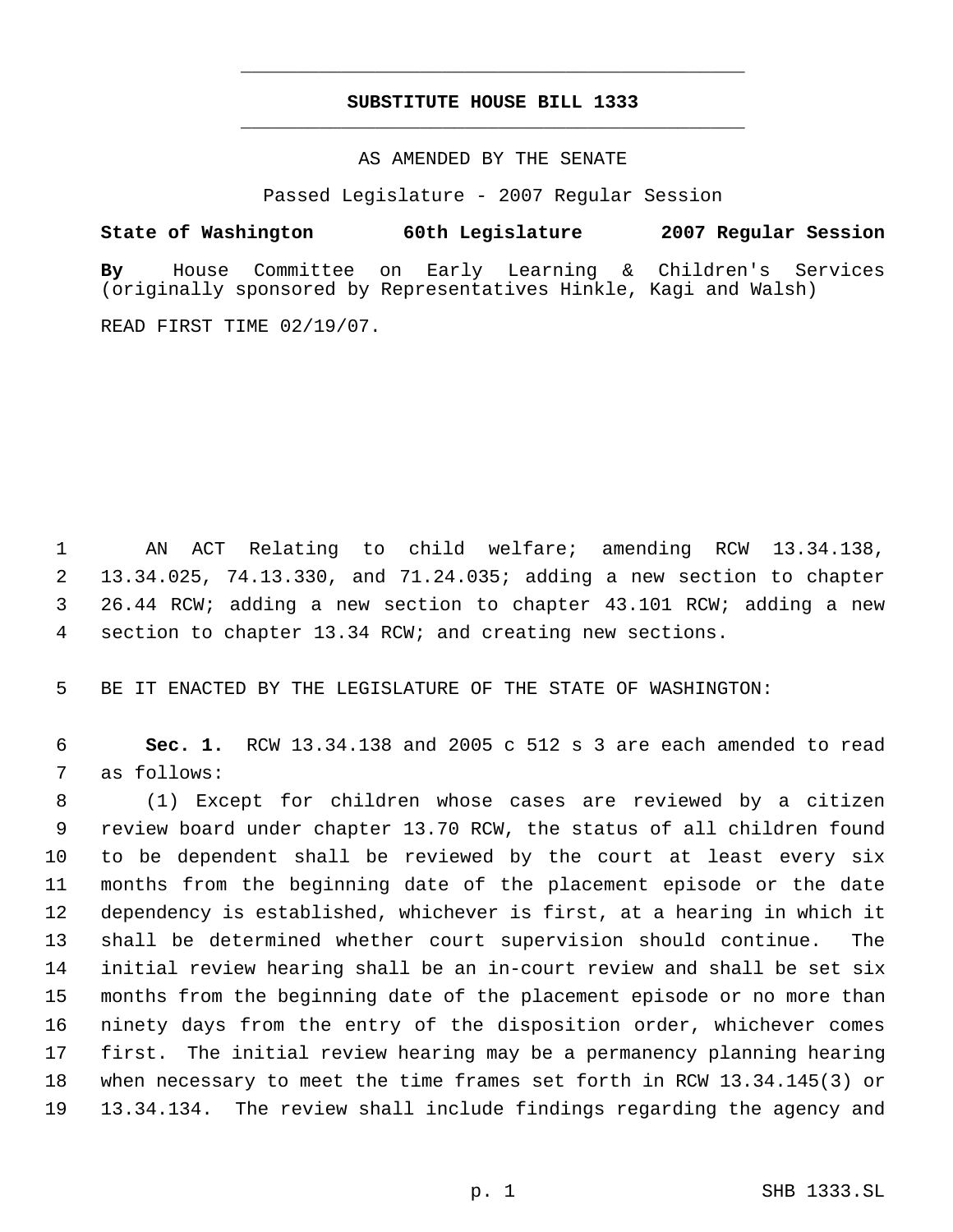parental completion of disposition plan requirements, and if necessary, revised permanency time limits. This review shall consider both the agency's and parent's efforts that demonstrate consistent measurable progress over time in meeting the disposition plan requirements. The requirements for the initial review hearing, including the in-court requirement, shall be accomplished within existing resources. The supervising agency shall provide a foster parent, preadoptive parent, or relative with notice of, and their right to an opportunity to be heard in, a review hearing pertaining to the child, but only if that person is currently providing care to that child at the time of the hearing. This section shall not be construed to grant party status to any person who has been provided an opportunity to be heard.

 (a) A child shall not be returned home at the review hearing unless the court finds that a reason for removal as set forth in RCW 13.34.130 no longer exists. The parents, guardian, or legal custodian shall report to the court the efforts they have made to correct the conditions which led to removal. If a child is returned, casework supervision shall continue for a period of six months, at which time there shall be a hearing on the need for continued intervention.

 (b) Prior to the child returning home, the department must complete the following:

 (i) Identify all adults residing in the home and conduct background 23 checks on those persons;

24 (ii) Identify any persons who may act as a caregiver for the child in addition to the parent with whom the child is being placed and determine whether such persons are in need of any services in order to 27 ensure the safety of the child, regardless of whether such persons are 28 a party to the dependency. The department or supervising agency may recommend to the court and the court may order that placement of the child in the parent's home be contingent on or delayed based on the need for such persons to engage in or complete services to ensure the safety of the child prior to placement. If services are recommended 33 for the caregiver, and the caregiver fails to engage in or follow through with the recommended services, the department or supervising 35 agency must promptly notify the court; and

 (iii) Notify the parent with whom the child is being placed that he 37 or she has an ongoing duty to notify the department or supervising agency of all persons who reside in the home or who may act as a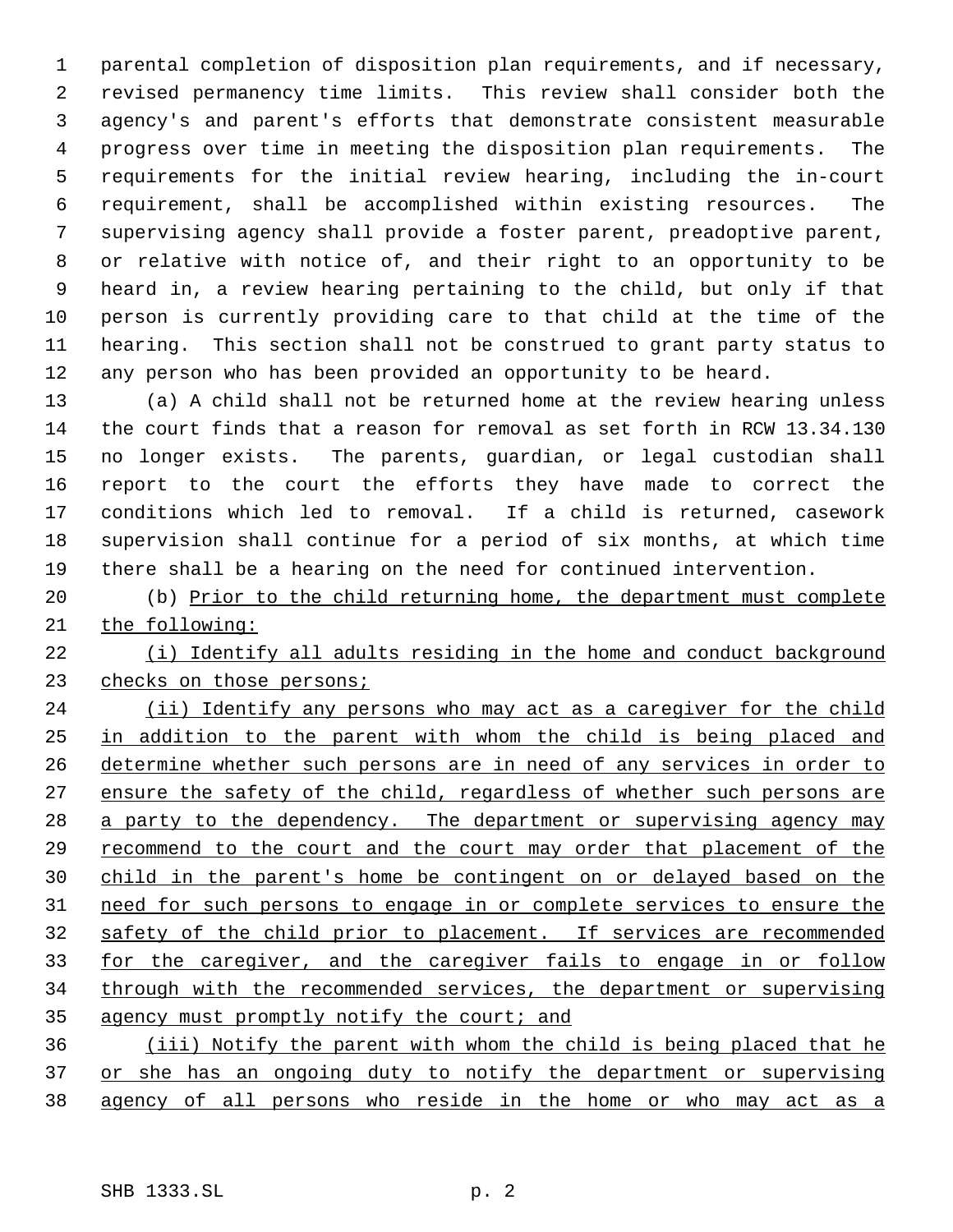caregiver for the child both prior to the placement of the child in the home and subsequent to the placement of the child in the home as long as the court retains jurisdiction of the dependency proceeding or the department is providing or monitoring either remedial services to the 5 parent or services to ensure the safety of the child to any caregivers. Caregivers may be required to engage in services under this subsection solely for the purpose of ensuring the present and future 8 safety of a child who is a ward of the court. This subsection does not grant party status to any individual not already a party to the 10 dependency proceeding, create an entitlement to services or a duty on 11 the part of the department or supervising agency to provide services, 12 or create judicial authority to order the provision of services to any 13 person other than for the express purposes of this section or RCW 13.34.025 or if the services are unavailable or unsuitable or the 15 person is not eligible for such services.

16 (c) If the child is not returned home, the court shall establish in writing:

 (i) Whether reasonable services have been provided to or offered to the parties to facilitate reunion, specifying the services provided or offered;

 (ii) Whether the child has been placed in the least-restrictive setting appropriate to the child's needs, including whether consideration and preference has been given to placement with the child's relatives;

 (iii) Whether there is a continuing need for placement and whether the placement is appropriate;

 (iv) Whether there has been compliance with the case plan by the 28 child, the child's parents, and the agency supervising the placement;

 (v) Whether progress has been made toward correcting the problems that necessitated the child's placement in out-of-home care;

 (vi) Whether the parents have visited the child and any reasons why visitation has not occurred or has been infrequent;

 (vii) Whether additional services, including housing assistance, are needed to facilitate the return of the child to the child's parents; if so, the court shall order that reasonable services be offered specifying such services; and

 (viii) The projected date by which the child will be returned home or other permanent plan of care will be implemented.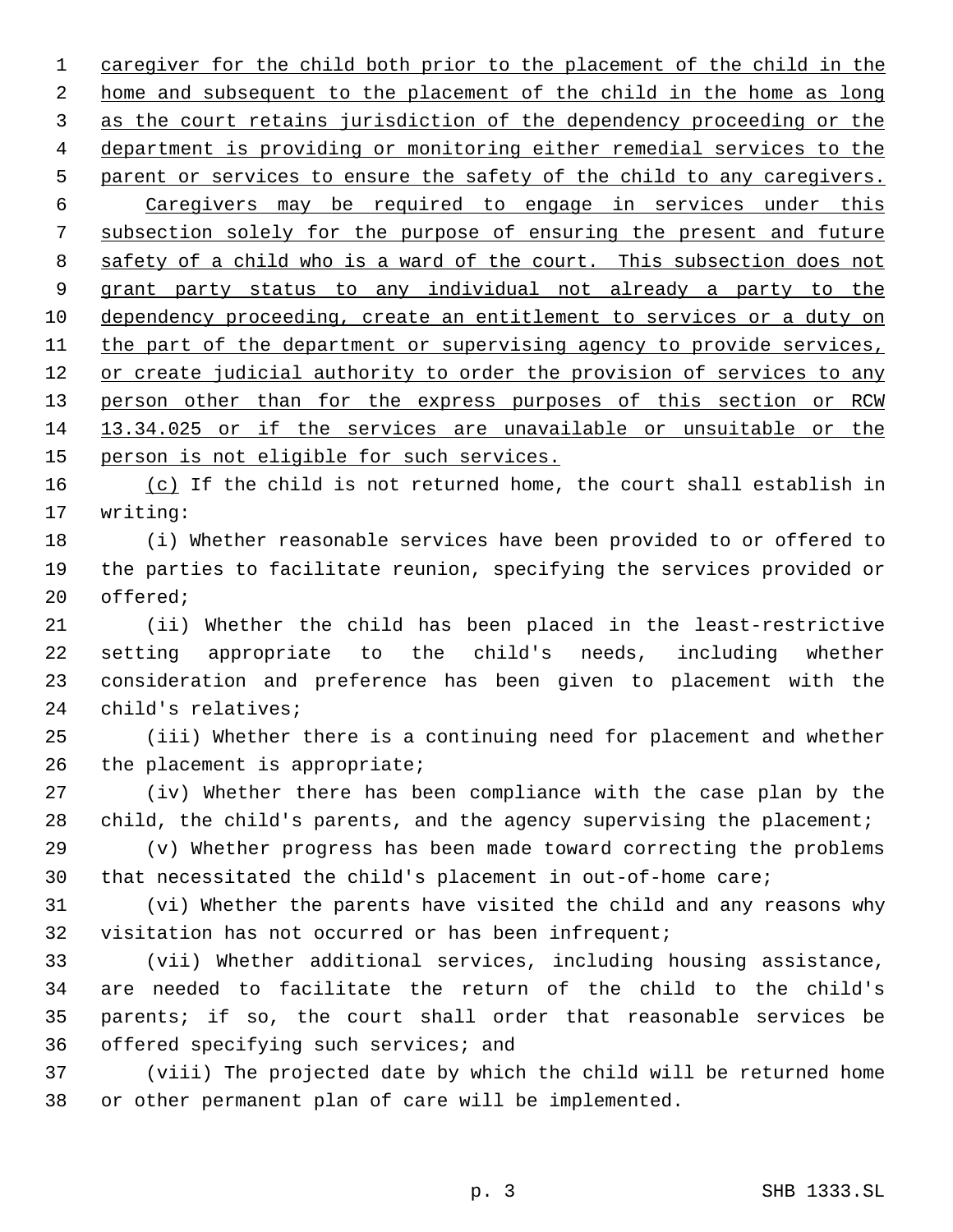$((\{e\}) \ (d)$  The court at the review hearing may order that a petition seeking termination of the parent and child relationship be filed.

 (2)(a) In any case in which the court orders that a dependent child may be returned to or remain in the child's home, the in-home placement shall be contingent upon the following:

 (i) The compliance of the parents with court orders related to the care and supervision of the child, including compliance with an agency case plan; and

 (ii) The continued participation of the parents, if applicable, in available substance abuse or mental health treatment if substance abuse or mental illness was a contributing factor to the removal of the child.

 (b) The following may be grounds for removal of the child from the home, subject to review by the court:

 (i) Noncompliance by the parents with the agency case plan or court order;

 (ii) The parent's inability, unwillingness, or failure to participate in available services or treatment for themselves or the child, including substance abuse treatment if a parent's substance abuse was a contributing factor to the abuse or neglect; or

 (iii) The failure of the parents to successfully and substantially complete available services or treatment for themselves or the child, including substance abuse treatment if a parent's substance abuse was a contributing factor to the abuse or neglect.

26 (c) In a pending dependency case in which the court orders that a dependent child may be returned home and that child is later removed 28 from the home, the court shall hold a review hearing within thirty days from the date of removal to determine whether the permanency plan should be changed, a termination petition should be filed, or other action is warranted. The best interests of the child shall be the court's primary consideration in the review hearing.

 (3) The court's ability to order housing assistance under RCW 13.34.130 and this section is: (a) Limited to cases in which homelessness or the lack of adequate and safe housing is the primary reason for an out-of-home placement; and (b) subject to the availability of funds appropriated for this specific purpose.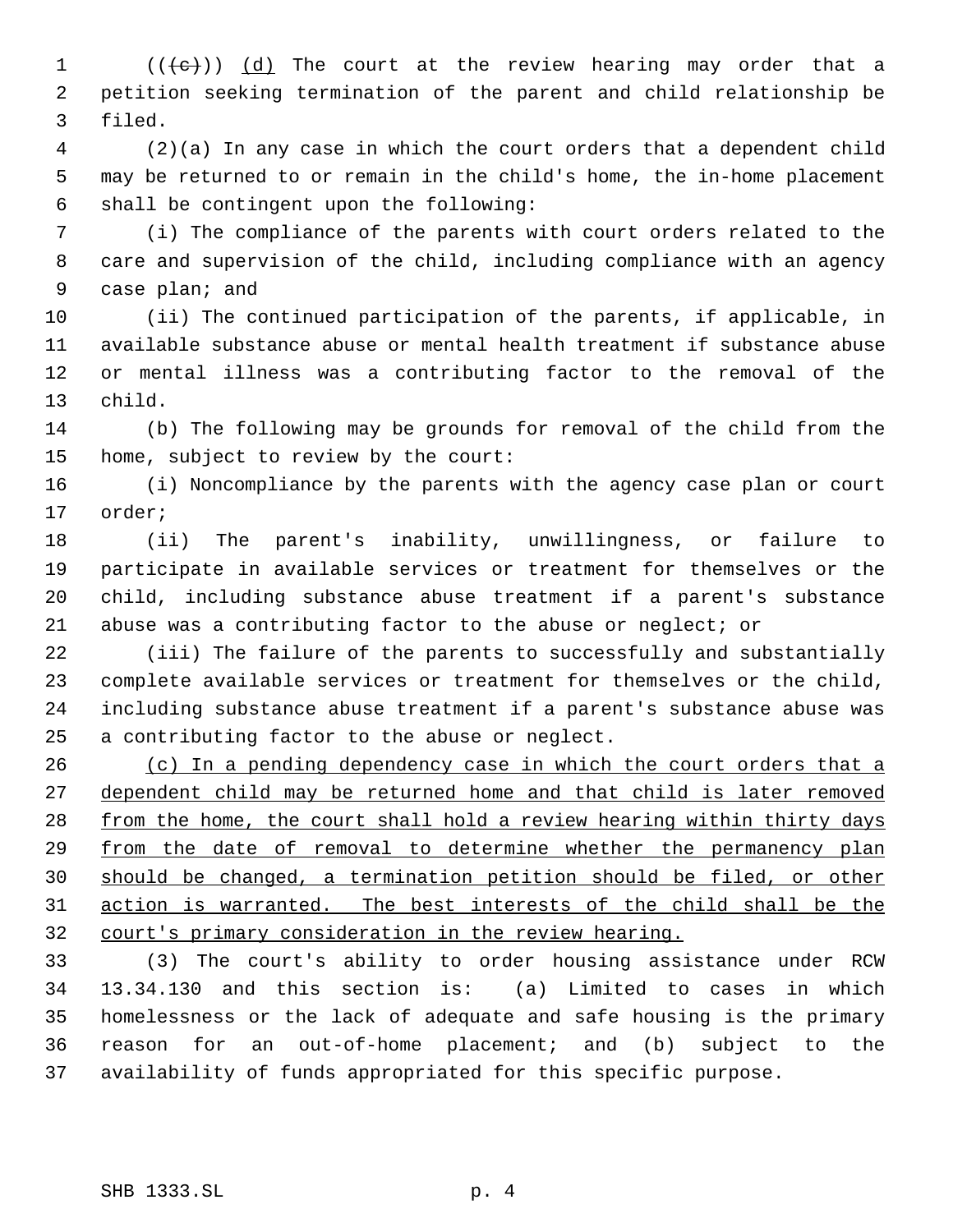(4) The court shall consider the child's relationship with siblings in accordance with RCW 13.34.130(3).

 **Sec. 2.** RCW 13.34.025 and 2002 c 52 s 2 are each amended to read as follows:

 (1) The department of social and health services shall develop methods for coordination of services to parents and children in child dependency cases. To the maximum extent possible under current funding levels, the department must:

 $((+1))$   $(a)$  Coordinate and integrate services to children and families, using service plans and activities that address the children's and families' multiple needs, including ensuring that siblings have regular visits with each other, as appropriate. Assessment criteria should screen for multiple needs;

14 ( $(\frac{1}{2})$ ) (b) Develop treatment plans for the individual needs of the client in a manner that minimizes the number of contacts the client is required to make; and

17 ( $(\langle 3 \rangle)$ ) (c) Access training for department staff to increase skills across disciplines to assess needs for mental health, substance abuse, developmental disabilities, and other areas.

 (2) The department shall coordinate within the administrations of the department, and with contracted service providers, to ensure that parents in dependency proceedings under this chapter receive priority access to remedial services recommended by the department in its social study or ordered by the court for the purpose of correcting any parental deficiencies identified in the dependency proceeding that are 26 capable of being corrected in the foreseeable future. Services may also be provided to caregivers other than the parents as identified in RCW 13.34.138.

 (a) For purposes of this chapter, remedial services are those services defined in the federal adoption and safe families act as time-limited family reunification services. Remedial services include 32 individual, group, and family counseling; substance abuse treatment services; mental health services; assistance to address domestic violence; services designed to provide temporary child care and therapeutic services for families; and transportation to or from any of 36 the above services and activities.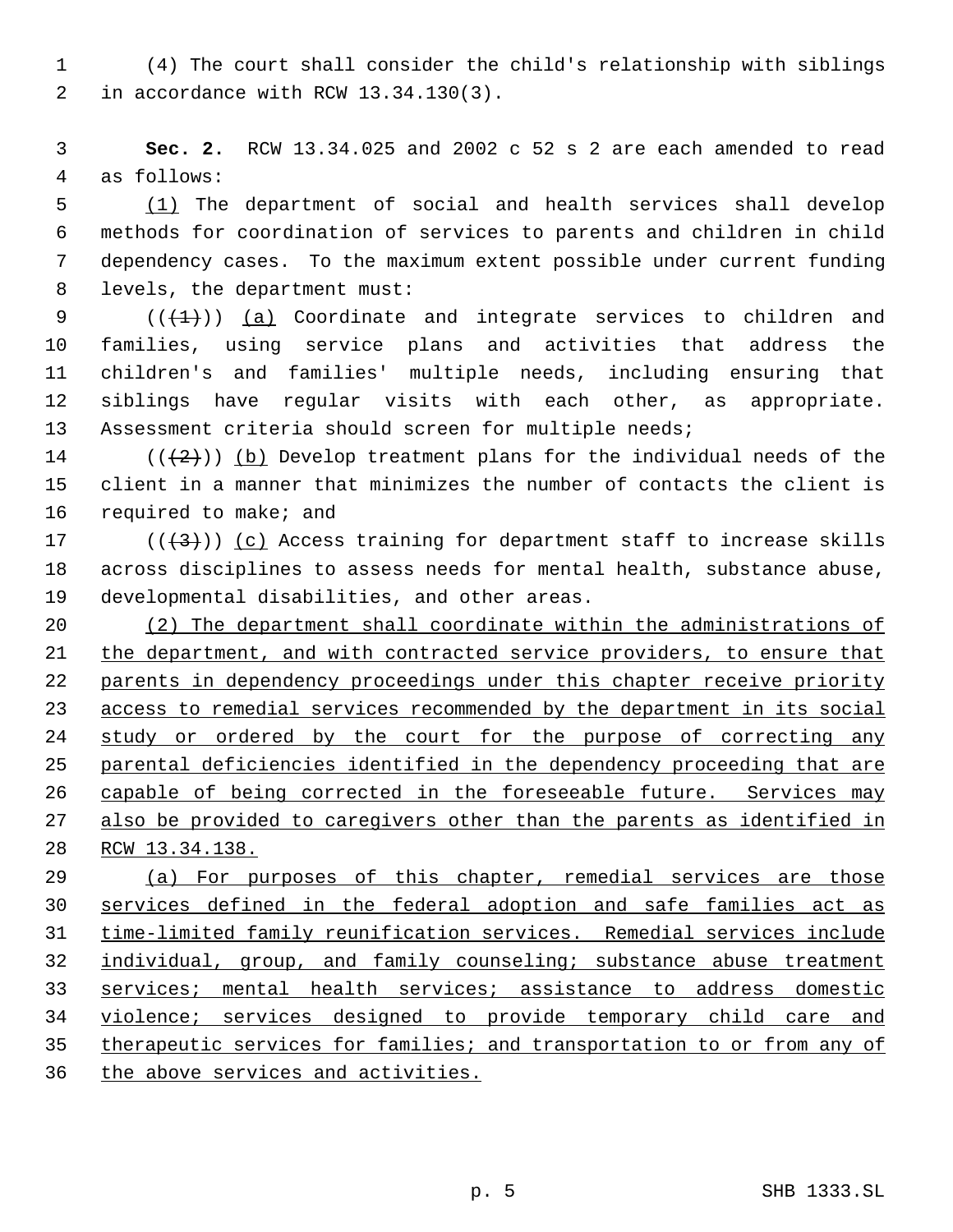(b) The department shall provide funds for remedial services if the parent is unable to pay to the extent funding is appropriated in the 3 operating budget or otherwise available to the department for such specific services. As a condition for receiving funded remedial services, the court may inquire into the parent's ability to pay for all or part of such services or may require that the parent make appropriate applications for funding to alternative funding sources for such services.

 (c) If court-ordered remedial services are unavailable for any 10 reason, including lack of funding, lack of services, or language barriers, the department shall promptly notify the court that the parent is unable to engage in the treatment due to the inability to 13 access such services.

 (d) This section does not create an entitlement to services and 15 does not create judicial authority to order the provision of services 16 except for the specific purpose of making reasonable efforts to remedy parental deficiencies identified in a dependency proceeding under this chapter.

 NEW SECTION. **Sec. 3.** A new section is added to chapter 26.44 RCW to read as follows:

 (1) Each county shall revise and expand its existing child sexual abuse investigation protocol to address investigations of child fatality, child physical abuse, and criminal child neglect cases and to incorporate the statewide guidelines for first responders to child fatalities developed by the criminal justice training commission. The protocols shall address the coordination of child fatality, child physical abuse, and criminal child neglect investigations between the county and city prosecutor's offices, law enforcement, children's protective services, local advocacy groups, emergency medical services, and any other local agency involved in the investigation of such cases. The protocol revision and expansion shall be developed by the prosecuting attorney in collaboration with the agencies referenced in this section.

 (2) Revised and expanded protocols under this section shall be adopted and in place by July 1, 2008. Thereafter, the protocols shall be reviewed every two years to determine whether modifications are needed.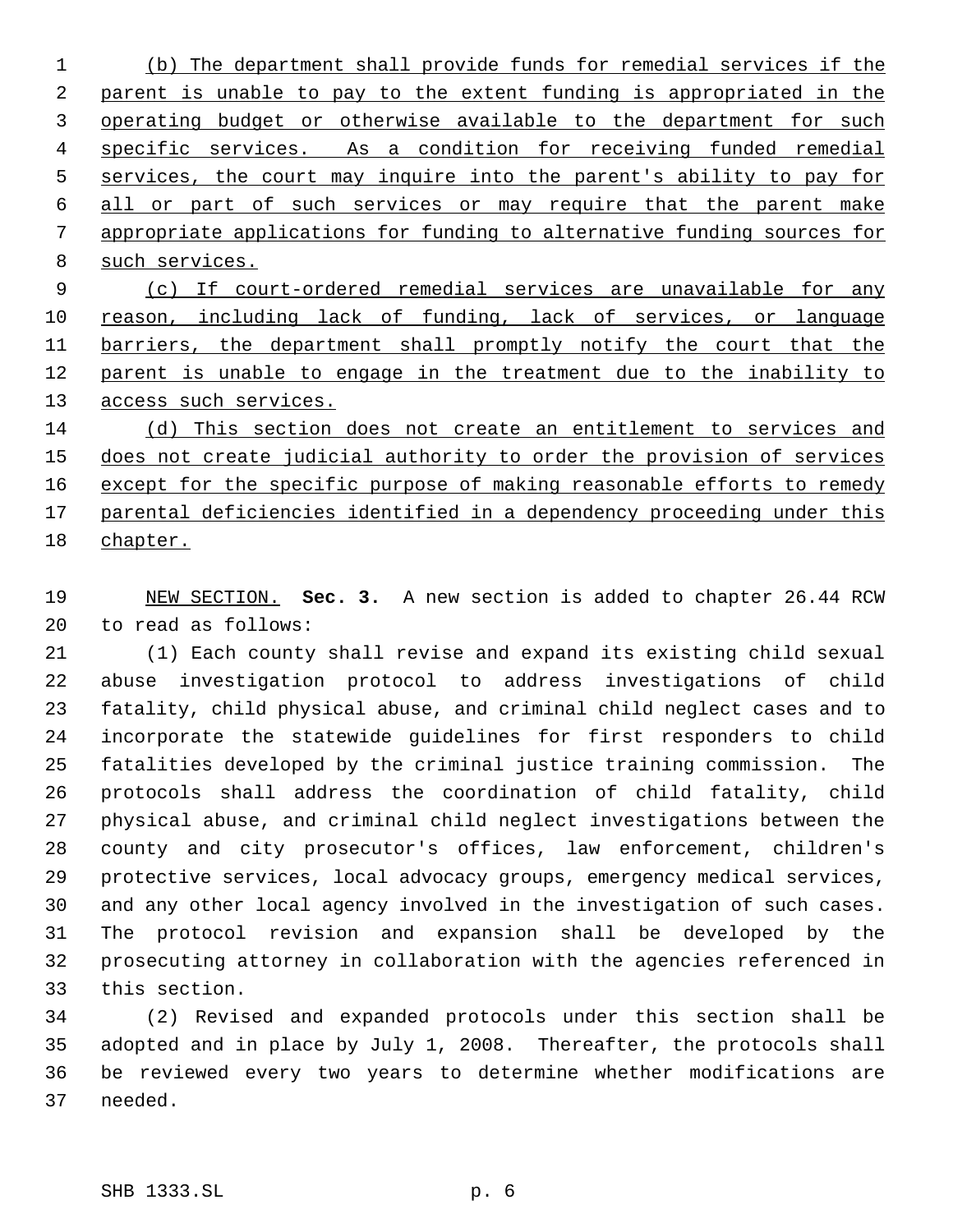NEW SECTION. **Sec. 4.** A new section is added to chapter 43.101 RCW to read as follows:

 (1) The commission, in consultation with the department of social and health services, the Washington association of sheriffs and police chiefs, and the Washington association of prosecuting attorneys, shall develop a curriculum related to child abuse and neglect to be included in the basic law enforcement training that must be successfully completed within the first fifteen months of employment of all law enforcement personnel.

 (2) The curriculum must be incorporated into the basic law enforcement training program by July 1, 2008.

 NEW SECTION. **Sec. 5.** (1) The joint legislative audit and review committee shall analyze gaps throughout the state in the availability and accessibility of services identified in the federal adoption and safe families act as it existed on the effective date of this section.

 (2) The joint legislative audit and review committee shall submit to appropriate committees of the legislature a report and recommendations by December 1, 2007.

 NEW SECTION. **Sec. 6.** A new section is added to chapter 13.34 RCW to read as follows:

 (1) The administrative office of the courts, in consultation with the attorney general's office and the department of social and health services, shall compile an annual report, providing information about cases that fail to meet statutory guidelines to achieve permanency for dependent children.

 (2) The administrative office of the courts shall submit the annual report required by this section to appropriate committees of the legislature by December 1st of each year, beginning on December 1, 2007.

 **Sec. 7.** RCW 74.13.330 and 1990 c 284 s 23 are each amended to read as follows:

 Foster parents are responsible for the protection, care, supervision, and nurturing of the child in placement. As an integral part of the foster care team, foster parents shall, if appropriate and they desire to: Participate in the development of the service plan for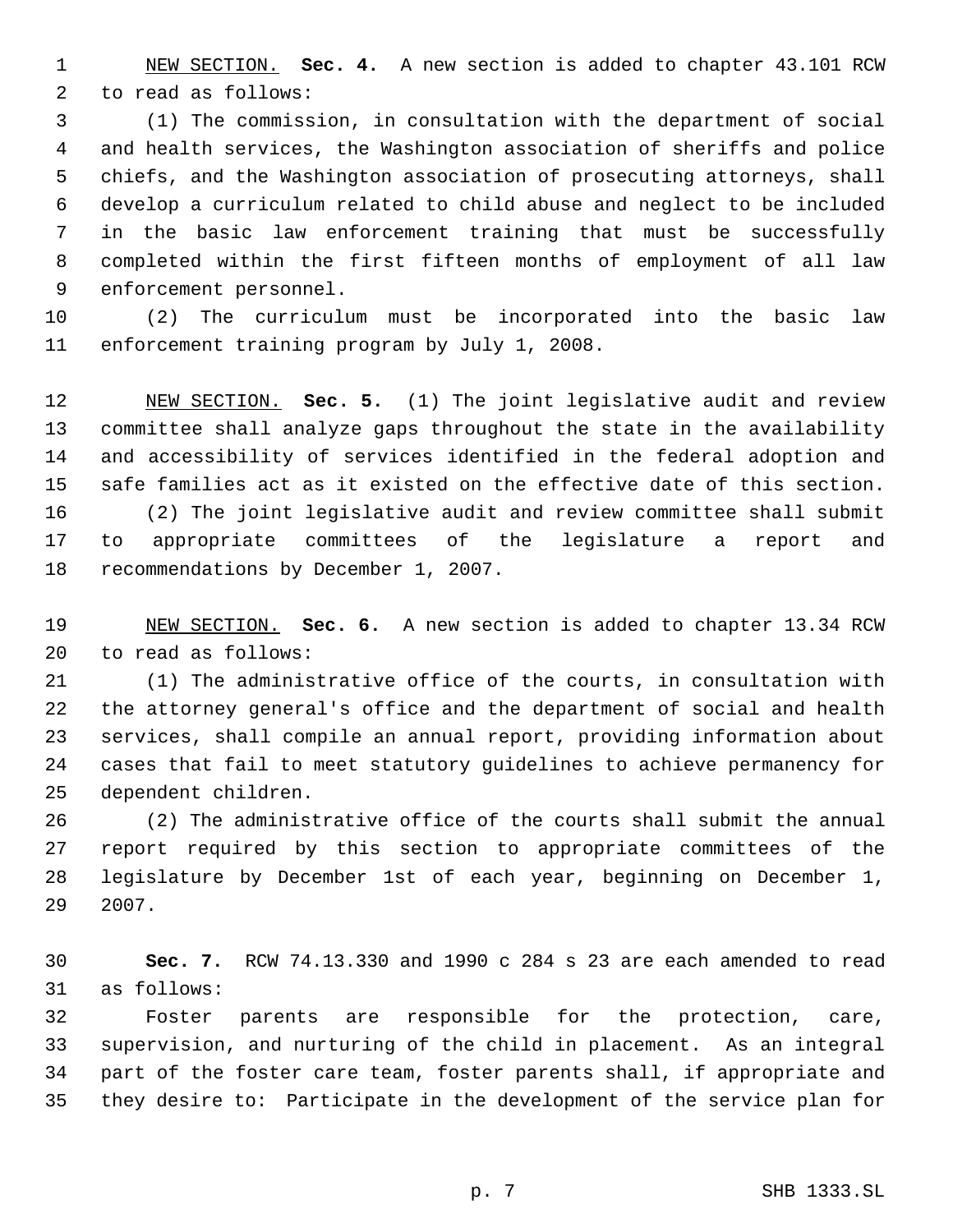the child and the child's family; assist in family visitation, 2 including monitoring; ((and)) model effective parenting behavior for 3 the natural family; and be available to help with the child's transition back to the natural family.

 **Sec. 8.** RCW 71.24.035 and 2006 c 333 s 201 are each amended to read as follows:

 (1) The department is designated as the state mental health authority.

 (2) The secretary shall provide for public, client, and licensed service provider participation in developing the state mental health program, developing contracts with regional support networks, and any waiver request to the federal government under medicaid.

 (3) The secretary shall provide for participation in developing the state mental health program for children and other underserved populations, by including representatives on any committee established to provide oversight to the state mental health program.

 (4) The secretary shall be designated as the regional support network if the regional support network fails to meet state minimum standards or refuses to exercise responsibilities under RCW 71.24.045. (5) The secretary shall:

 (a) Develop a biennial state mental health program that incorporates regional biennial needs assessments and regional mental health service plans and state services for mentally ill adults and children. The secretary shall also develop a six-year state mental

 (b) Assure that any regional or county community mental health 27 program provides access to treatment for the region's residents, including parents who are defendants in dependency cases, in the following order of priority: (i) The acutely mentally ill; (ii) chronically mentally ill adults and severely emotionally disturbed children; and (iii) the seriously disturbed. Such programs shall provide:

(A) Outpatient services;

(B) Emergency care services for twenty-four hours per day;

 (C) Day treatment for mentally ill persons which includes training in basic living and social skills, supported work, vocational rehabilitation, and day activities. Such services may include

health plan;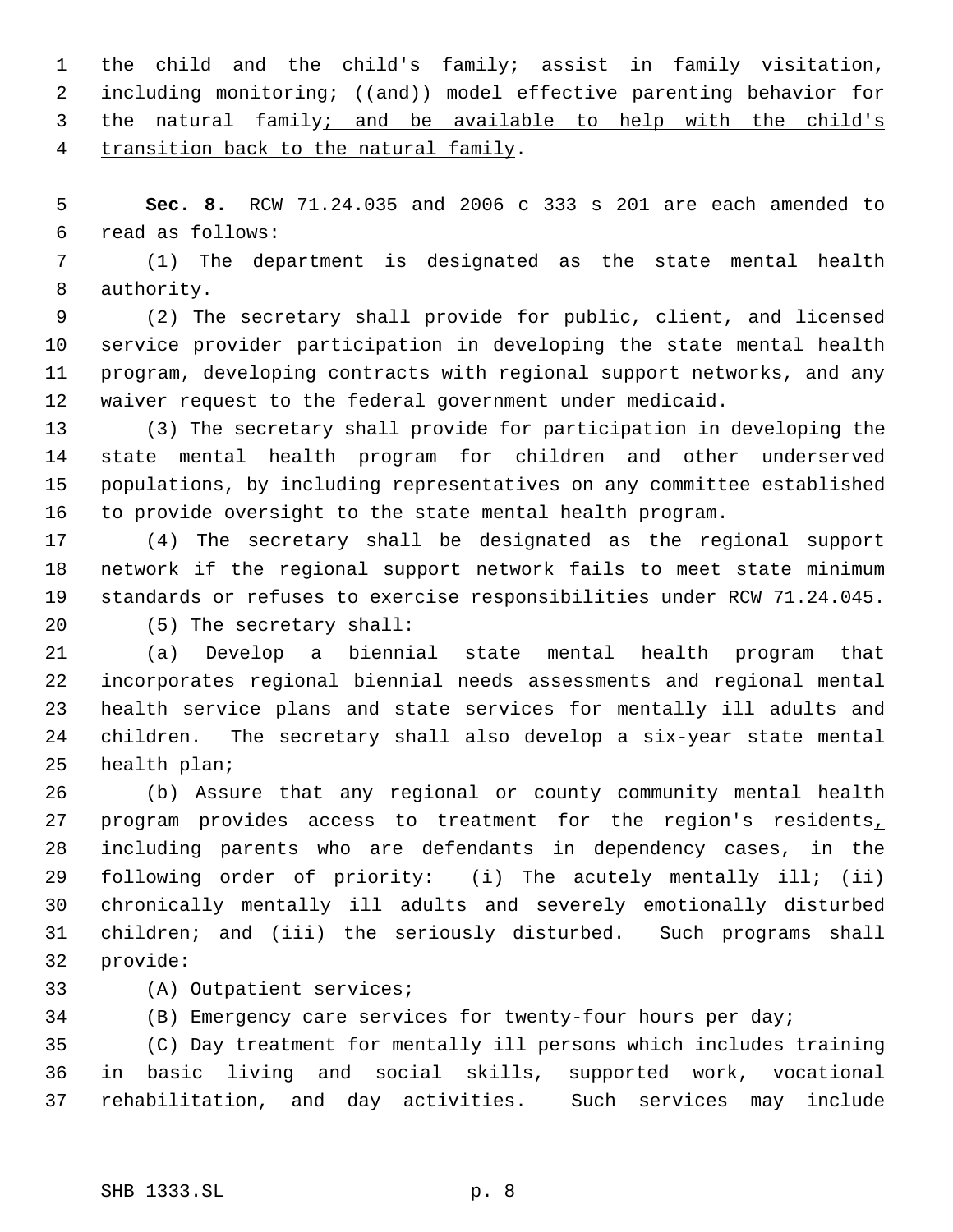therapeutic treatment. In the case of a child, day treatment includes age-appropriate basic living and social skills, educational and prevocational services, day activities, and therapeutic treatment;

 (D) Screening for patients being considered for admission to state mental health facilities to determine the appropriateness of admission;

 (E) Employment services, which may include supported employment, transitional work, placement in competitive employment, and other work- related services, that result in mentally ill persons becoming engaged in meaningful and gainful full or part-time work. Other sources of funding such as the division of vocational rehabilitation may be utilized by the secretary to maximize federal funding and provide for integration of services;

(F) Consultation and education services; and

14 (G) Community support services;

 (c) Develop and adopt rules establishing state minimum standards for the delivery of mental health services pursuant to RCW 71.24.037 including, but not limited to:

 (i) Licensed service providers. These rules shall permit a county- operated mental health program to be licensed as a service provider subject to compliance with applicable statutes and rules. The secretary shall provide for deeming of compliance with state minimum standards for those entities accredited by recognized behavioral health accrediting bodies recognized and having a current agreement with the department;

(ii) Regional support networks; and

 (iii) Inpatient services, evaluation and treatment services and facilities under chapter 71.05 RCW, resource management services, and 28 community support services;

 (d) Assure that the special needs of minorities, the elderly, 30 disabled, children, ((and)) low-income persons, and parents who are defendants in dependency cases are met within the priorities established in this section;

 (e) Establish a standard contract or contracts, consistent with state minimum standards and RCW 71.24.320, 71.24.330, and 71.24.3201, which shall be used in contracting with regional support networks. The standard contract shall include a maximum fund balance, which shall be consistent with that required by federal regulations or waiver stipulations;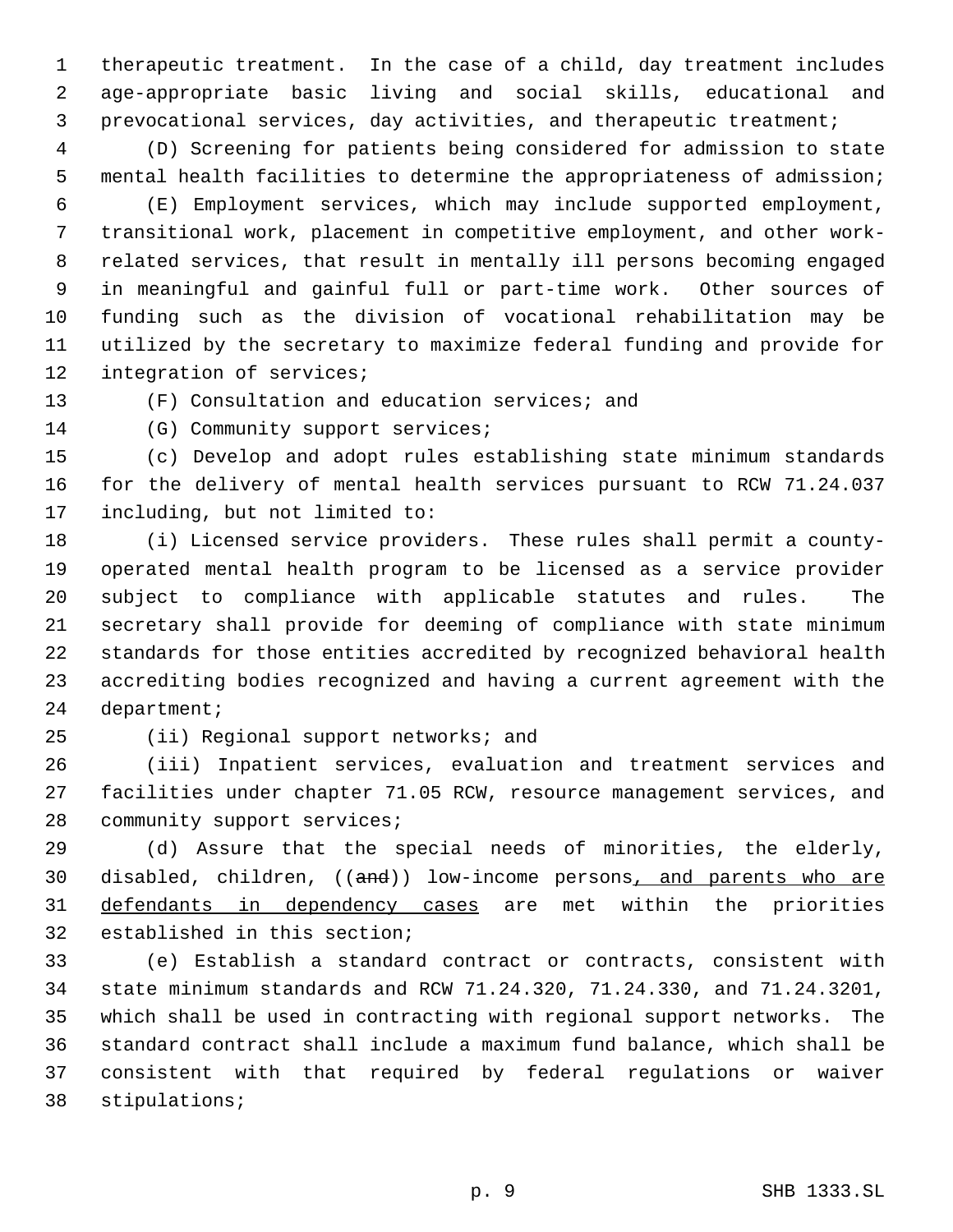(f) Establish, to the extent possible, a standardized auditing procedure which minimizes paperwork requirements of regional support networks and licensed service providers. The audit procedure shall focus on the outcomes of service and not the processes for accomplishing them;

 (g) Develop and maintain an information system to be used by the state and regional support networks that includes a tracking method which allows the department and regional support networks to identify mental health clients' participation in any mental health service or public program on an immediate basis. The information system shall not include individual patient's case history files. Confidentiality of client information and records shall be maintained as provided in this chapter and in RCW 71.05.390, 71.05.420, and 71.05.440;

(h) License service providers who meet state minimum standards;

 (i) Certify regional support networks that meet state minimum standards;

 (j) Periodically monitor the compliance of certified regional support networks and their network of licensed service providers for compliance with the contract between the department, the regional support network, and federal and state rules at reasonable times and in a reasonable manner;

 (k) Fix fees to be paid by evaluation and treatment centers to the secretary for the required inspections;

 (l) Monitor and audit regional support networks and licensed service providers as needed to assure compliance with contractual 26 agreements authorized by this chapter;

 (m) Adopt such rules as are necessary to implement the department's responsibilities under this chapter; and

 (n) Assure the availability of an appropriate amount, as determined by the legislature in the operating budget by amounts appropriated for this specific purpose, of community-based, geographically distributed residential services.

 (6) The secretary shall use available resources only for regional support networks, except to the extent authorized, and in accordance with any priorities or conditions specified, in the biennial appropriations act.

 (7) Each certified regional support network and licensed service provider shall file with the secretary, on request, such data,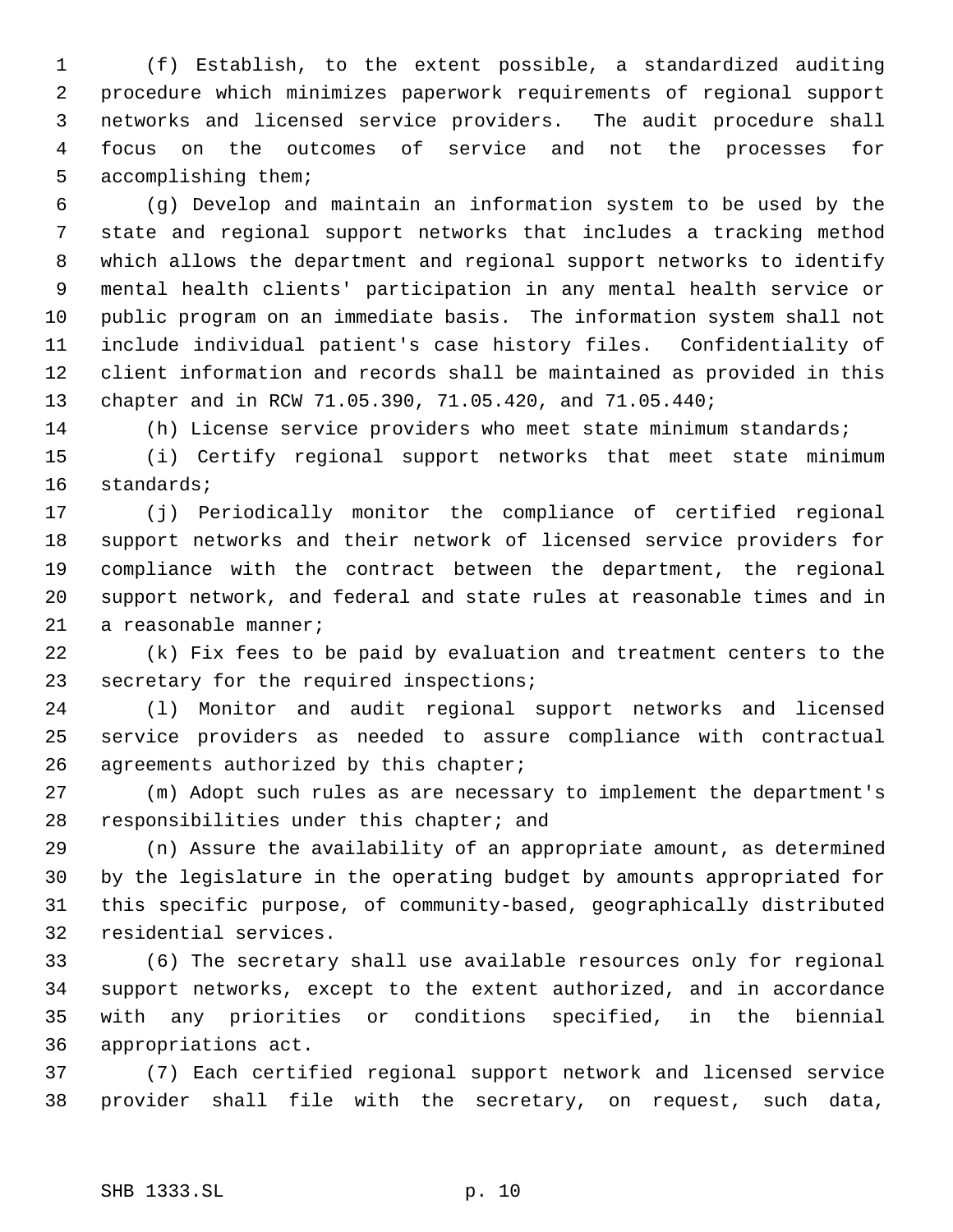statistics, schedules, and information as the secretary reasonably requires. A certified regional support network or licensed service provider which, without good cause, fails to furnish any data, statistics, schedules, or information as requested, or files fraudulent reports thereof, may have its certification or license revoked or suspended.

 (8) The secretary may suspend, revoke, limit, or restrict a certification or license, or refuse to grant a certification or license for failure to conform to: (a) The law; (b) applicable rules and regulations; (c) applicable standards; or (d) state minimum standards.

 (9) The superior court may restrain any regional support network or service provider from operating without certification or a license or any other violation of this section. The court may also review, pursuant to procedures contained in chapter 34.05 RCW, any denial, suspension, limitation, restriction, or revocation of certification or license, and grant other relief required to enforce the provisions of this chapter.

 (10) Upon petition by the secretary, and after hearing held upon reasonable notice to the facility, the superior court may issue a warrant to an officer or employee of the secretary authorizing him or her to enter at reasonable times, and examine the records, books, and accounts of any regional support network or service provider refusing to consent to inspection or examination by the authority.

 (11) Notwithstanding the existence or pursuit of any other remedy, the secretary may file an action for an injunction or other process against any person or governmental unit to restrain or prevent the establishment, conduct, or operation of a regional support network or service provider without certification or a license under this chapter.

 (12) The standards for certification of evaluation and treatment facilities shall include standards relating to maintenance of good physical and mental health and other services to be afforded persons pursuant to this chapter and chapters 71.05 and 71.34 RCW, and shall otherwise assure the effectuation of the purposes of these chapters.

 (13) The department shall distribute appropriated state and federal funds in accordance with any priorities, terms, or conditions specified in the appropriations act.

 (14) The secretary shall assume all duties assigned to the nonparticipating regional support networks under chapters 71.05, 71.34,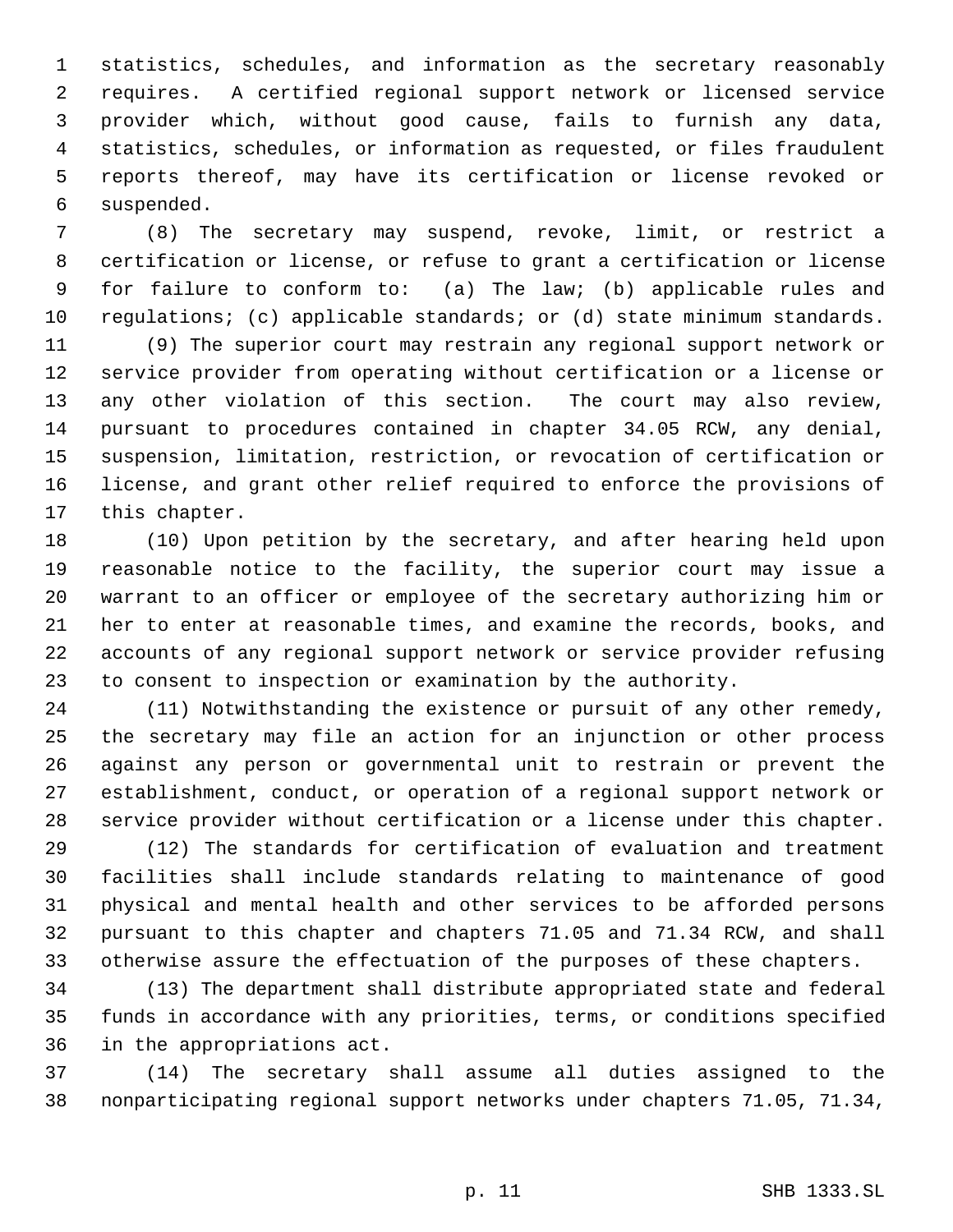and 71.24 RCW. Such responsibilities shall include those which would have been assigned to the nonparticipating counties in regions where there are not participating regional support networks.

 The regional support networks, or the secretary's assumption of all responsibilities under chapters 71.05, 71.34, and 71.24 RCW, shall be included in all state and federal plans affecting the state mental health program including at least those required by this chapter, the medicaid program, and P.L. 99-660. Nothing in these plans shall be inconsistent with the intent and requirements of this chapter.

(15) The secretary shall:

 (a) Disburse funds for the regional support networks within sixty days of approval of the biennial contract. The department must either approve or reject the biennial contract within sixty days of receipt.

 (b) Enter into biennial contracts with regional support networks. The contracts shall be consistent with available resources. No contract shall be approved that does not include progress toward meeting the goals of this chapter by taking responsibility for: (i) Short-term commitments; (ii) residential care; and (iii) emergency response systems.

 (c) Notify regional support networks of their allocation of available resources at least sixty days prior to the start of a new biennial contract period.

 (d) Deny all or part of the funding allocations to regional support networks based solely upon formal findings of noncompliance with the terms of the regional support network's contract with the department. Regional support networks disputing the decision of the secretary to withhold funding allocations are limited to the remedies provided in the department's contracts with the regional support networks.

 (16) The department, in cooperation with the state congressional delegation, shall actively seek waivers of federal requirements and such modifications of federal regulations as are necessary to allow federal medicaid reimbursement for services provided by free-standing evaluation and treatment facilities certified under chapter 71.05 RCW. The department shall periodically report its efforts to the appropriate committees of the senate and the house of representatives.